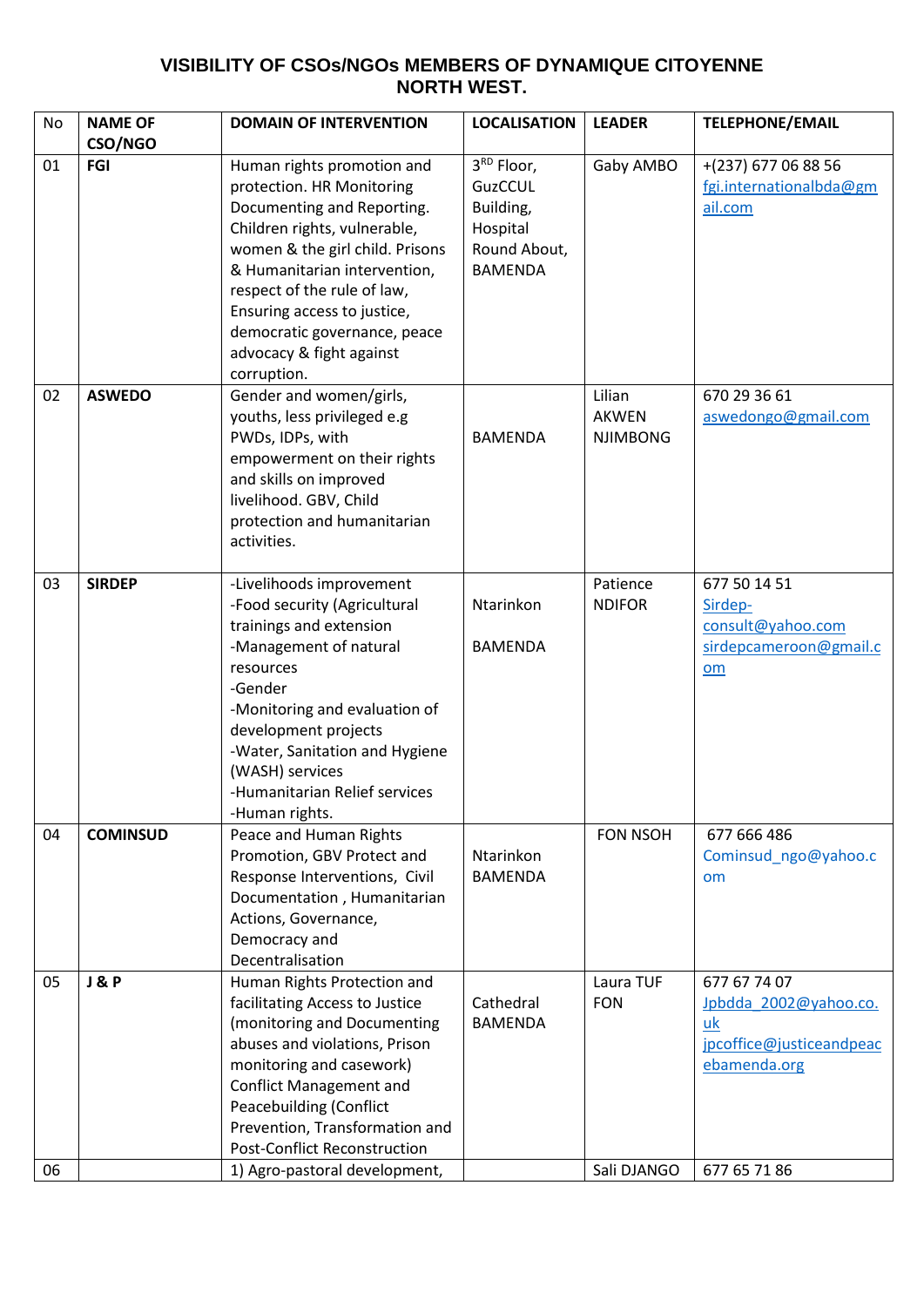## **VISIBILITY OF CSOs/NGOs MEMBERS OF DYNAMIQUE CITOYENNE NORTH WEST.**

|    | <b>MBOSCUDA</b><br>(Mbororo Social<br>and Cultural<br>Development<br>Association | 2) Health sanitation & hygiene,<br>3) Education,<br>4) Securing livelihoods,<br>5) Governance, 6)MBOSCUDA<br>institutional development                                                                                                                                                                        | Old Town<br><b>BAMENDA</b>                   |                             | mboscuda@yahoo.co.uk                                      |
|----|----------------------------------------------------------------------------------|---------------------------------------------------------------------------------------------------------------------------------------------------------------------------------------------------------------------------------------------------------------------------------------------------------------|----------------------------------------------|-----------------------------|-----------------------------------------------------------|
| 07 | <b>A COMMON</b><br><b>FUTURE</b>                                                 | Human rights defences and<br>protection, digital rights<br>protection and promotion,<br>diversity and inclusion spaces,<br>good governance, climate<br>justice and peace promotion                                                                                                                            | <b>BAMENDA</b>                               | Colbert<br><b>GWAIN</b>     | 677 85 24 76<br>Dignitytelevision69@gma<br>il.com         |
| 08 | <b>LIVING VINE</b>                                                               | Mental Health Illnesses and<br><b>Substance Abuse Rehabilitation</b>                                                                                                                                                                                                                                          | Foncha Street<br><b>NKWEN</b>                | <b>FONBEH</b><br>Hedwick    | 677 93 12 32<br>livingvinemhc@gmail.co<br>m               |
| 09 | <b>RUGBWA</b>                                                                    | Promotion of SRHR for<br>adolescent girls, women and<br>girls rights. Vocational training<br>for vulnerable people.<br>Humanitarian intervention,<br>education of the girl child.<br>Sensitisation on HIV/AIDS &<br><b>COVID</b>                                                                              | <b>NKWEN</b><br><b>BAMENDA</b>               | Nene ETONG                  | 654 74 71 34<br>Rugbwa2000@gmail.com                      |
| 10 | <b>GCR</b>                                                                       | WASH, Protection (Child<br>Protection, Protection<br>monitoring and Documentation,<br>GVB), Education, Health and<br><b>Electricity (Monitoring on Usage</b><br>and danger to the community,<br>and construction of alternative<br>usage).                                                                    | <b>BAMENDA</b>                               | <b>NYAH Patrick</b>         | (+237) 680 424 471<br>globalcommunityrescue<br>@gmail.com |
| 11 | AAU-A                                                                            | AAU-A Operates in two sectors:<br>Development and humanitarian<br>Sectors<br><b>Development sector:</b><br>- Human Rights and<br>Governance,<br>- Economic Empowerment<br>- Health<br>-Education<br><b>Humanitarian Sector:</b><br>- Protection<br>- Food Security<br>- Education<br>- Shelter<br>- Nutrition | Prison road,<br>Up station<br><b>BAMENDA</b> | Edward<br><b>CASPA SAMA</b> | 654 35 94 13<br>allaboutusafrica@gmail.c<br>om            |
| 12 | <b>UPTA</b>                                                                      | Coordinate parents and<br>teachers and ensure follow-up<br>of actions for their wellbeing.                                                                                                                                                                                                                    | <b>BAMENDA</b>                               | Joseph<br>AMUNTUM           | 650 89 02 56<br>699 89 90 14<br>677 00 23 73              |